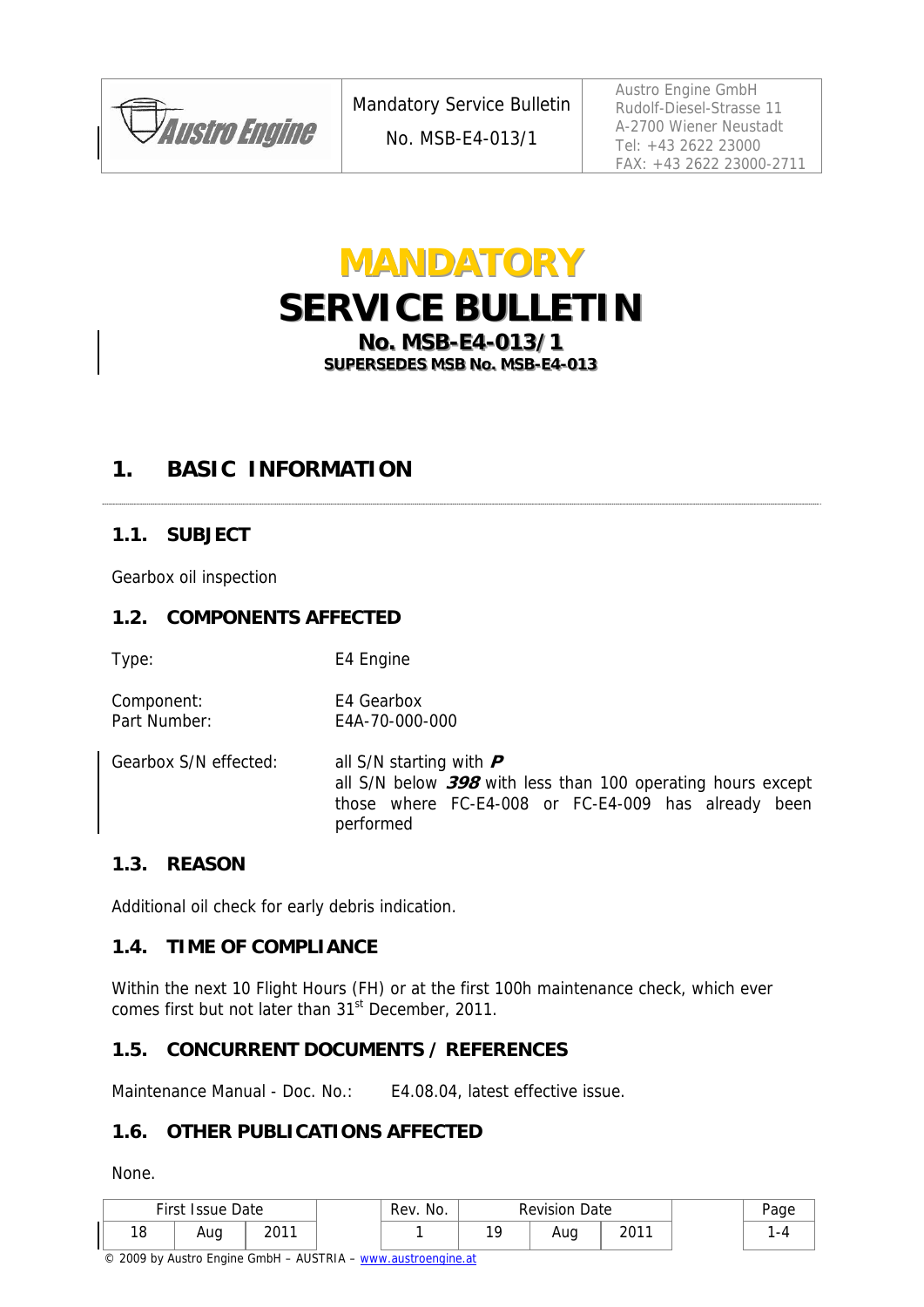

No. MSB-E4-013/1

Austro Engine GmbH Rudolf-Diesel-Strasse 11 A-2700 Wiener Neustadt Tel: +43 2622 23000 FAX: +43 2622 23000-2711

# **2. TECHNICAL DETAILS**

#### **2.1. ACCOMPLISHMENT / INSTRUCTIONS**

For the gearbox oil inspection follow the instruction given in the Austro Engine Maintenance Manual E4.08.04, latest effective issue – Chapter:

- 85-10-21 Removal of the Gearbox Magnet-Drain-Plug
- 85-10-22 Installation of the Gearbox Magnet-Drain Plug

#### **2.2. ILLUSTRATIONS**

See Maintenance Manual E4.08.04

#### **2.3. MASS (WEIGHT)**

Not applicable.

#### **2.4. APPROVAL STATEMENT**

The technical content of this document has been approved under the authority of DOA No. EASA.21J.399.

| First Issue Date |     | Rev. No. | <b>Revision Date</b> |     | Paɑe |      |  |
|------------------|-----|----------|----------------------|-----|------|------|--|
| 10<br>1 O        | Aug | ว∩11     |                      | 1 ∩ | Aug  | 2011 |  |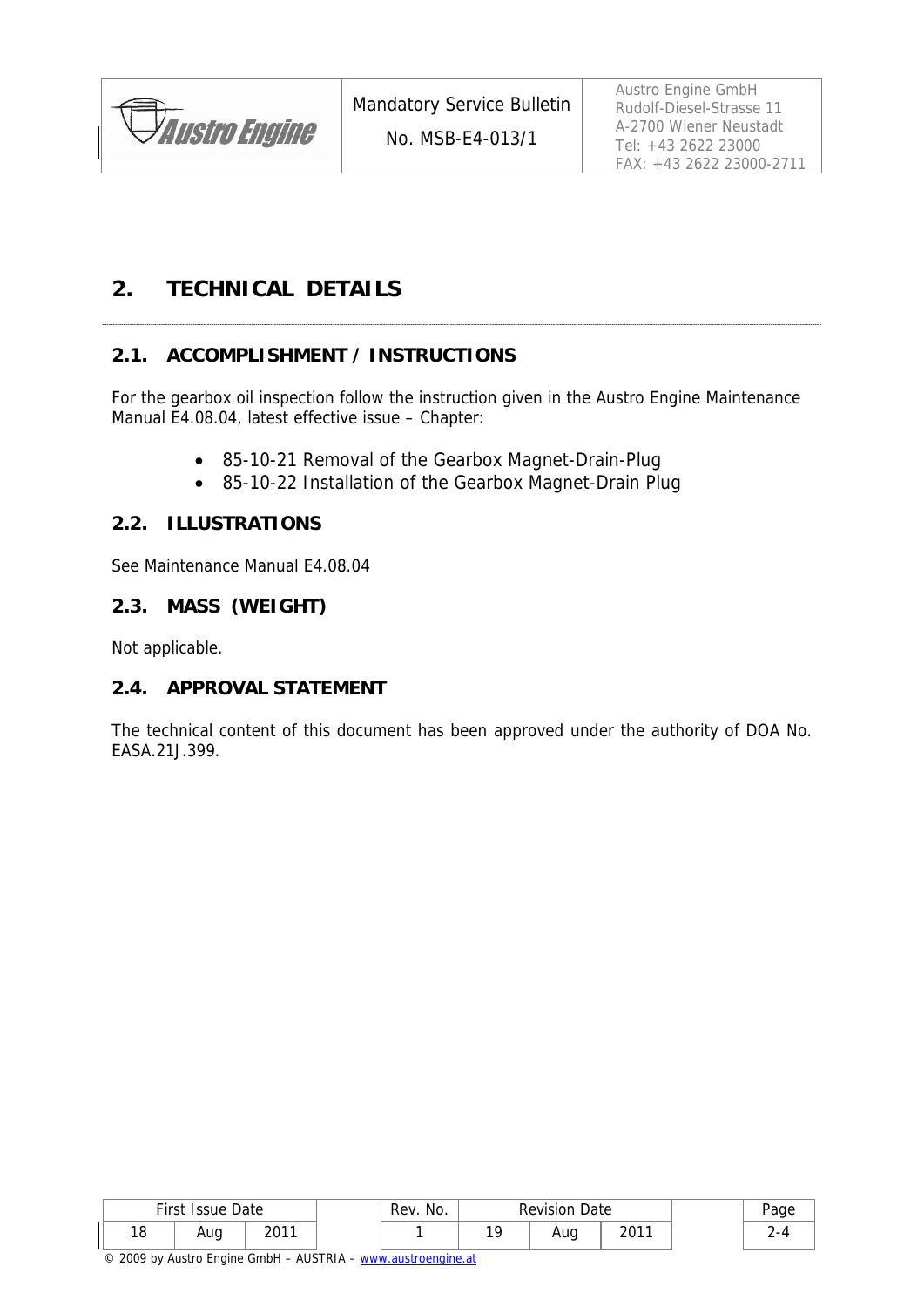

#### No. MSB-E4-013/1

# **3. PLANNING INFORMATION**

#### **3.1. MATERIAL & AVAILABILITY**

| Amount | <b>Part Name</b>      | <b>Part Number</b> | <b>Rev. Number</b> |  |  |
|--------|-----------------------|--------------------|--------------------|--|--|
| ∩      | Sealing               | GN743-5.2          | 000                |  |  |
|        | Oil filter 190 micron | 998900001          | ---                |  |  |

#### **3.2. SPECIAL TOOLS**

None.

#### **3.3. LABOR EFFORT**

15 minutes labor effort for inspection.

1 hour of labor effort is credited with EUR 68,- per working hour.

Parts mentioned in 3.1 can be ordered in advance and will be credited.

For above mentioned credit(s) please send an invoice to AE.

| First Issue Date |     | Rev. No. | <b>Revision Date</b> |     |                 |              |  |
|------------------|-----|----------|----------------------|-----|-----------------|--------------|--|
| 18               | Aug | 2011     |                      | 1 C | $\cdots$<br>Auy | 2011<br>ا U∠ |  |